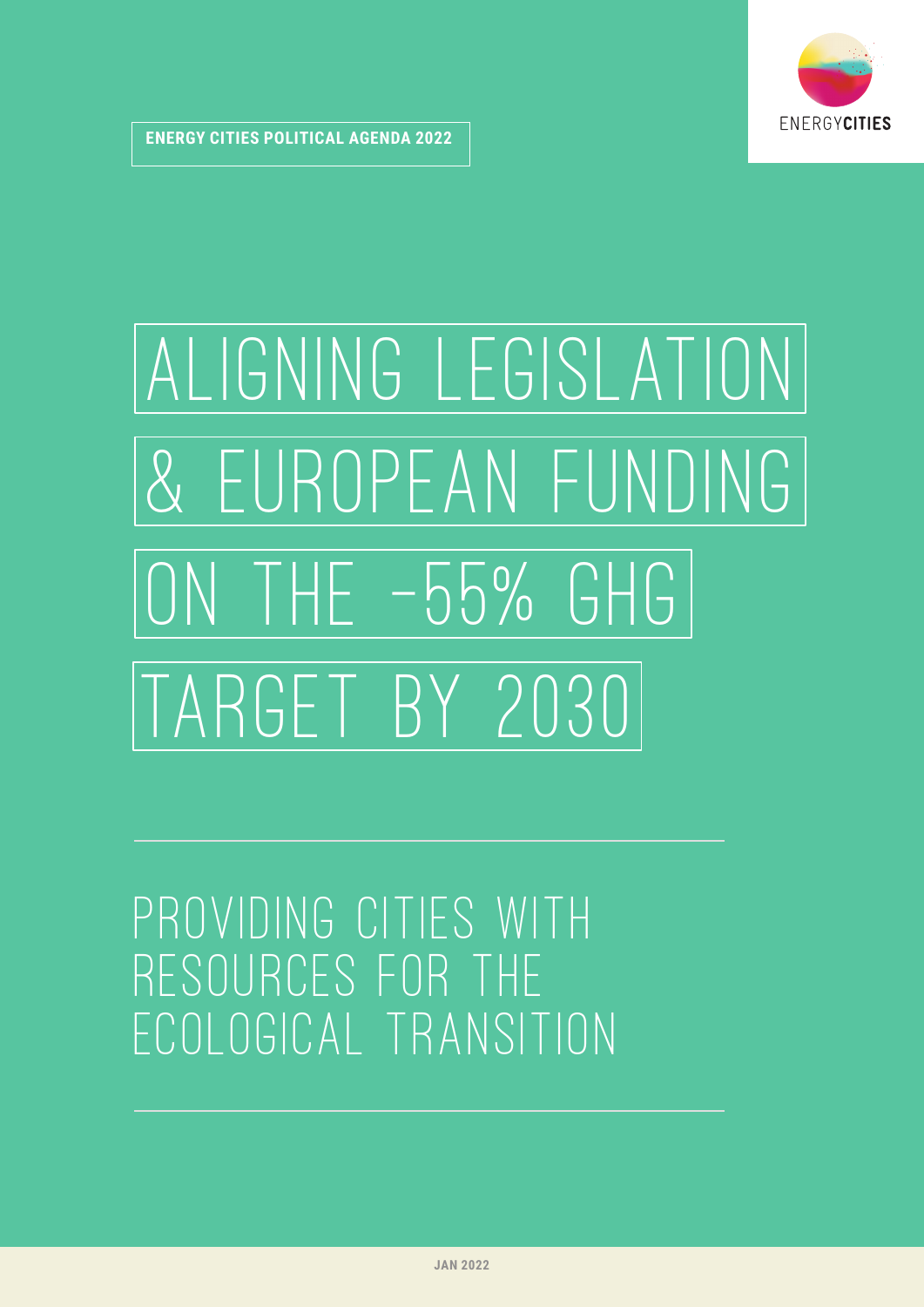

# Reminder of previous episodes 2021: Year 1 – post-Covid launch year for the new budgetary period and recovery

The European Union's budget was substantially increased to cope with the economic consequences of the health crisis. In addition to the "traditional" budget of  $\epsilon$  1,100 billion for the period from 2021 to 2027, the "Next Generation EU"<sup>1</sup> budget totalling almost  $\epsilon$  750 billion (in subsidies and loans) is expected to be committed by the end of 2023. 30% of both these amounts is to be allocated to tackling climate change. Among the investments to be supported are the hydrogen sector, and the transitional gas infrastructures. A stipulation of "do no significant harm" also applies to all European spending. In addition, a Just Transition Fund was created.

# Highlight: The Mission on Climate-Neutral and SMART CITIES

A major new feature of the 2021/2027 programme is that the Horizon Europe research programme will fund 5 multidisciplinary missions: one on adaptation, which will support the resilience of 150 regions and territories², and the "100 neutral cities by 2030" mission. The idea is to support a global planning approach to the city involving all its actors (no longer sector by sector) and to accelerate its implementation by facilitating access to European funding or other financial institutions. Many Energy Cities members are positioning themselves (first step: call for expression of interest for 31 January 2022 for the first 30 cities to be selected<sup>3</sup>).

# **2021: ambition for 2030 revised upwards**

Promised by the Commission on its arrival in 2019 and included in the first European Climate Law4, the proposed new target is climate neutrality by 2050. The Law adopted in June 2021 also establishes a European Scientific Council to evaluate European policies and a European carbon budget.

To translate this ambition into sectoral texts, the Commission has proposed the "Fit for 55" package which aligns the energy directives (Efficiency, Buildings, Renewables, Gas) to achieve a 55% reduction in GHG by 2030.

<sup>1</sup> <https://op.europa.eu/en/publication-detail/-/publication/d3e77637-a963-11eb-9585-01aa75ed71a1/language-en>

<sup>2</sup> The three other missions: one concerning cancer, another on soil regeneration and another on the protection of oceans. 3 <https://op.europa.eu/en/web/eu-law-and-publications/publication-detail/-/publication/0063caa6-50c2-11ec-91ac-01aa75ed71a1>

<sup>4</sup> <https://www.consilium.europa.eu/en/press/press-releases/2021/06/28/council-adopts-european-climate-law/>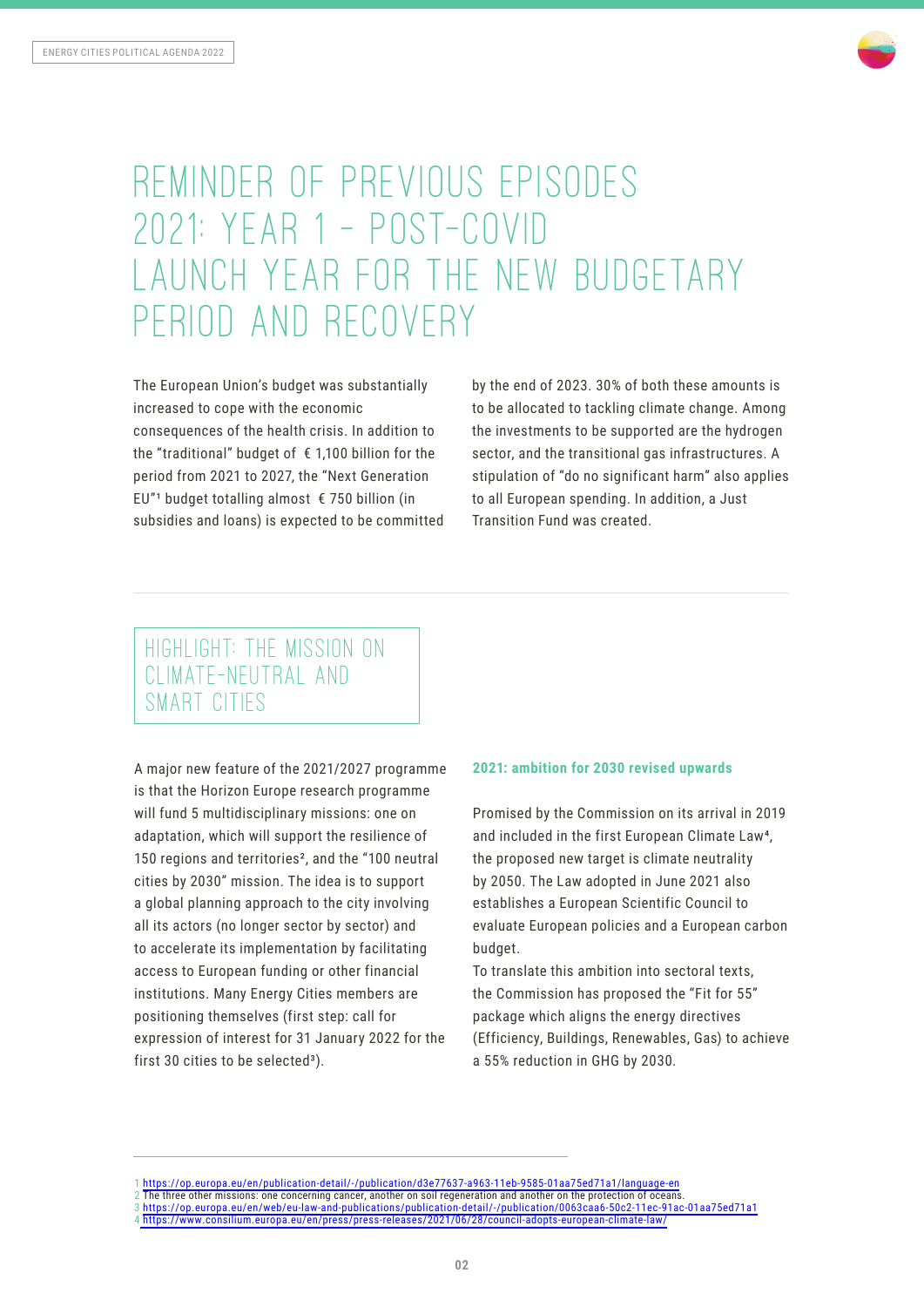

These new obligations, which may weigh heavily on low-income households as they propose to include the housing and transport sectors in the emissions trading scheme, are paired with the creation of a Social Climate Fund. The latter would be a national allowance, to be supplemented by the sale of CO2 quotas and spent on the basis of a scheme negotiated by each Member State with the European Commission. All these legislative texts are currently being negotiated in the European Parliament and the Council. These discussions will be at the heart of the Energy Cities lobby in 2022.

And the [Covenant of Mayors](https://eumayors.eu/about/covenant-initiative/objectives-and-scope.html) is in line with this heightened ambition: cities are urged to renew their commitment in accordance with the target for climate neutrality by 2050.

# Highlight: Energy prices – a social AND FCONOMIC TIME BOMB

2021 was a dire year for European consumers with the dramatic rise in energy prices. Some countries have proposed emergency measures for the most vulnerable and for small businesses, others have frozen prices (Bulgaria, up until March for an estimated cost of € 750 million), but the impact of prices can be felt on all products. The European political response remains well below the scale of the crisis: it is seen as a cyclical phenomenon, mainly due to geopolitical considerations... It is still extremely difficult to get a clear picture of the impact of electricity and gas market prices on consumers. Not everyone has the same contractual conditions. But this opacity also prevents us from having an overall vision and coordinated European proposals. It will be one of the challenges of 2022.

Highlight: Energy at the heart of agreements and disagreements IN GOVERNMENT COALITIONS AND ELECTORAL PROGRAMMES

This is perhaps the novelty of the year – everyone is taking a stand on nuclear power: for the extension of the use of power stations (BE, FR), for new power stations (NL, FR, CZ, Hungary...), for its exclusion from the taxonomy that defines what constitutes a green investment (DE, ES, LX, PT...). However, nuclear is not alone in making programme headlines: certain candidates for the French presidency, for example, are going so far as to propose a vast plan to dismantle wind turbines.

The German and Dutch coalition agreements on the other hand, are very serious about integrating the climate goal into all policies across the board. The judgement of the Dutch Court of Justice recalled the obligations of both institutions and companies towards future generations and as such, marked the country's political agenda.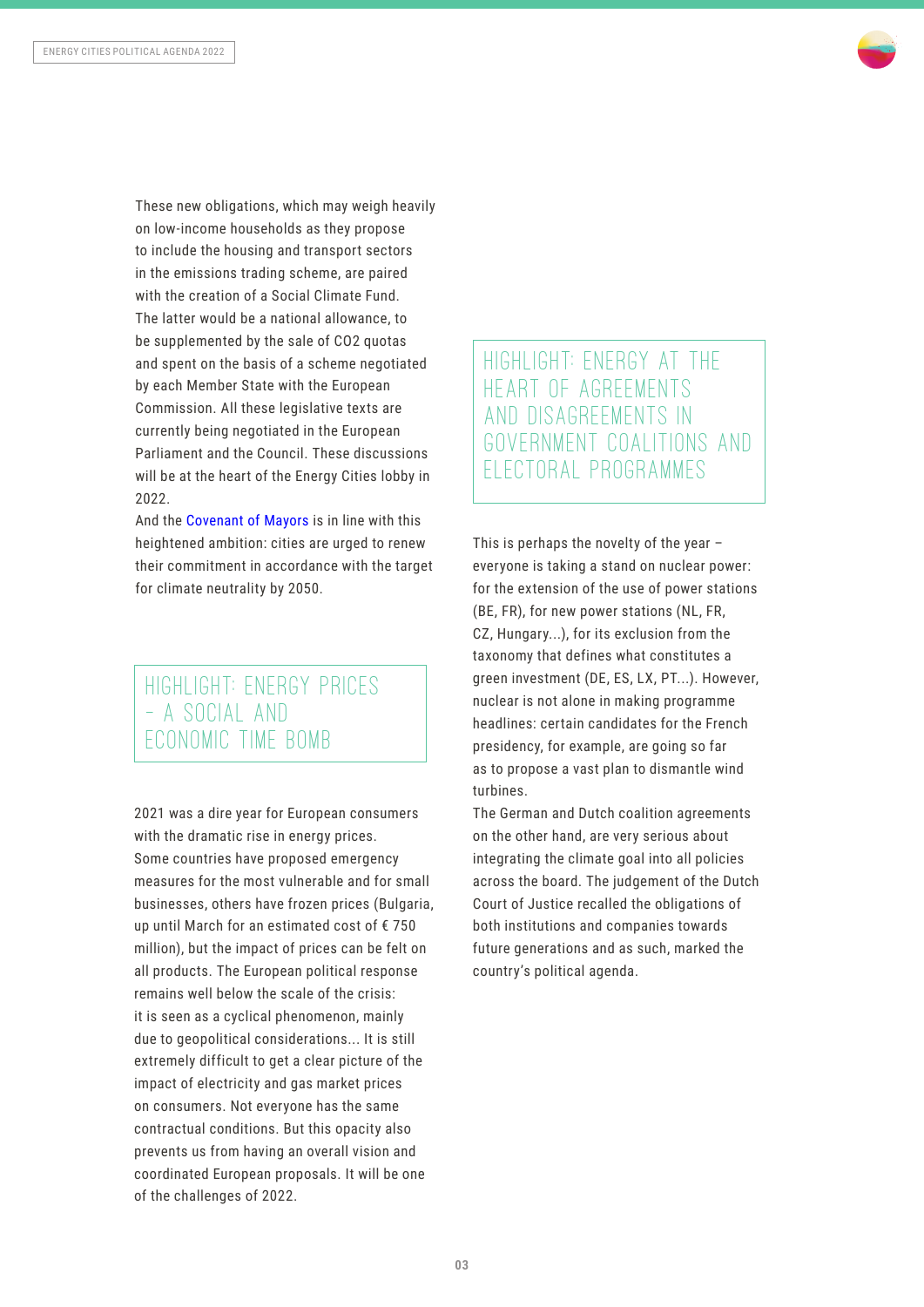

### **But also**

- On 21 December, the European Commission put forward [new rules for State aid](https://ec.europa.eu/commission/presscorner/detail/en/ip_21_6982) for the climate, environmental protection and energy, providing real recognition of energy communities and specific rules for urban heating. A summary for cities will be published soon by Energy Cities.
- The struggle against energy poverty now has a unique platform for information and training: the EPAH [\(Energy Poverty Advisory](https://energy-poverty.ec.europa.eu/index_en) Hub). This is a new form of European support (cascade funding) for local authorities, who can obtain a subsidy to develop their local action plan. This is also the model of the EUCF (European City Facility) managed by Energy Cities, which allocates grants and provides expertise to local authorities which are developing their investment plan for sustainable energy (energy efficiency, renewable energy). Subsidies for applying Smart Cities models, or to define an adaptation plan will soon be available via the Covenant of Mayors, or the Scalable Cities project.
- The COP 26 in Glasgow, which once again highlighted the actions of cities in contrast to national inaction and diplomatic deadlocks.
- A new EU Urban mobility [framework:](https://transport.ec.europa.eu/news/efficient-and-green-mobility-2021-12-14_en) among the binding proposals, it is required that all cities (list of "urban nodes" considered [here](https://eur-lex.europa.eu/resource.html?uri=cellar:7b299e69-5dc8-11ec-9c6c-01aa75ed71a1.0001.02/DOC_25&format=PDF)) have a sustainable mobility plan – this new requirement can boost the transformation of public spaces. This plan extends the 2021 #EUyearofrail that saw the [redeployment](https://trainsforeurope.eu/european-commission-action-plan-to-boost-long-distance-and-cross-border-passenger-rail-a-glass-half-full/) of the [\(night\)](https://trainsforeurope.eu/european-commission-action-plan-to-boost-long-distance-and-cross-border-passenger-rail-a-glass-half-full/) train.
- The "New European [Bauhaus"](https://europa.eu/new-european-bauhaus/index_en) is a promising initiative to follow. Backed by the President of the European Commission, it has already given rise to new programmes, such as the "affordable housing initiative<sup>5"</sup>, which are shifting the European approach towards a "place-based" vision of prosperity!
- The Commission has proposed [a regulation](https://ec.europa.eu/commission/presscorner/detail/en/ip_21_6744) to include [environmental damage](https://ec.europa.eu/commission/presscorner/detail/en/ip_21_6744) as a crime.

# **Our publications and tools**

- [Partnerships for local public action](https://energy-cities.eu/fr/publication/le-partenariat-pour-laction-climatique-locale/)
- [Exploring sufficiency initiatives in territories](https://energy-cities.eu/fr/publication/exploration-des-actions-de-sobriete-dans-les-demarches-territoriales-en-europe/)
- Just transition: public policies to support local production that is open to all and to support mass education on energy (to come)
- [Energy communities: a practical guide](https://energy-cities.eu/fr/publication/community-energy/)
- [Transition tool box](https://www.citiesoftomorrow.eu/resources/toolbox)

<sup>5</sup> Energy Cities is one of the partners implementing this initiative (DG GROW), and is also a partner of the New European Bauhaus (Secretariat-General of the European Commission).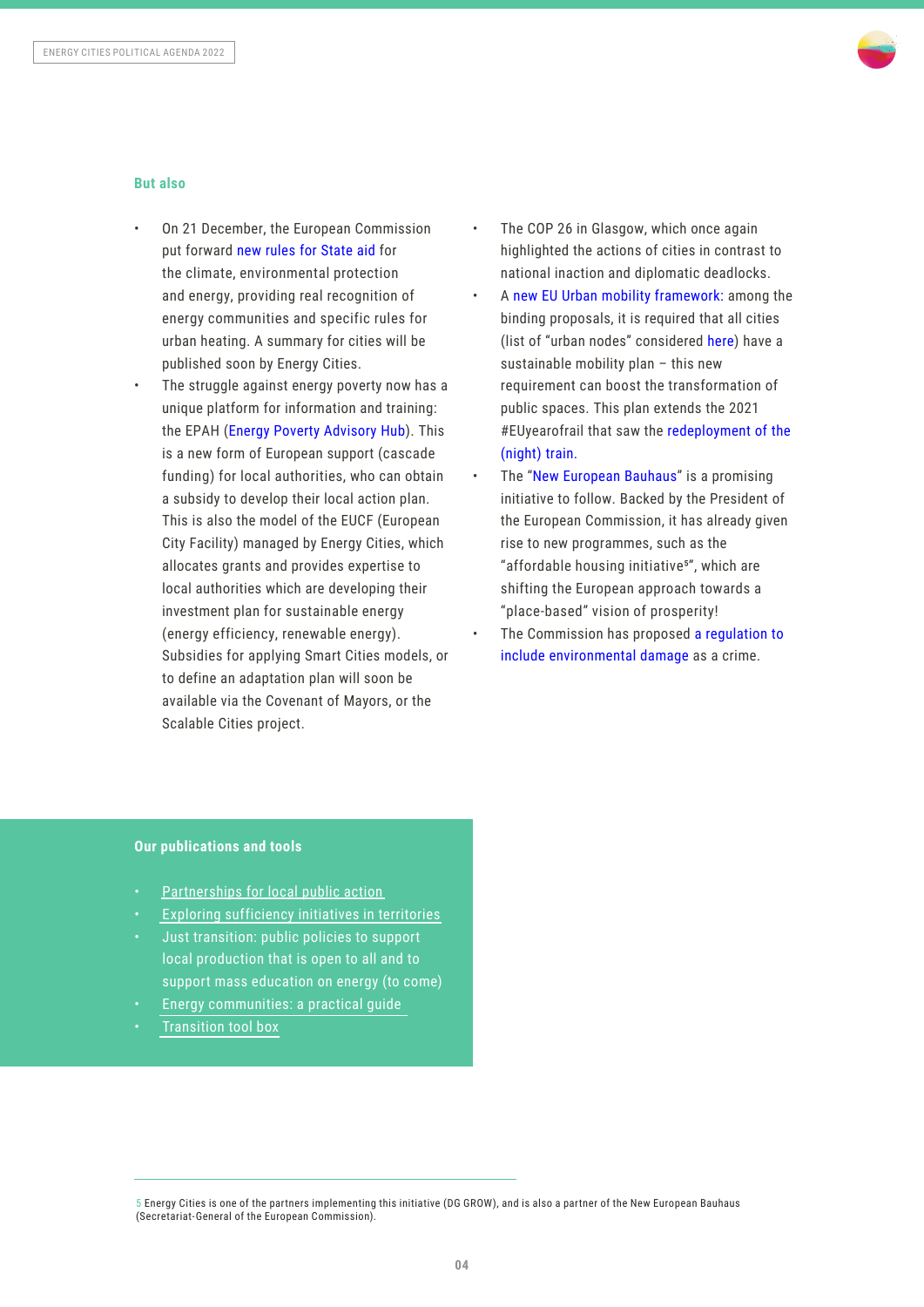

### **What about 2022?**

In this uncertain period, it is difficult to imagine future political developments. However, we do know what would be good for local transitions, and so here are the key points of our agenda:

- For the sectoral directives: we will support the requirement of "Heat planning" for all local authorities, as proposed in the energy efficiency directive. We would like to extend it to an obligation to map local production potential in the Renewable energy directive. This potential, largely underestimated, must be the subject of massive development strategies (and not less efficient or less sustainable energy sources).
- Just transition: Who funds what in the transition? How can we transfer the income of certain historical producers to the necessary investments? How can we ensure a stable framework for energy transition investments? In addition to ensuring the climate neutrality of our economies as quickly as possible, the Stability Pact must be equipped with tools to steer the transition (Doughnut economics) and the European programmes for the reform

of public services are an instrument to be mobilised urgently for this purpose, as is the Social Climate Fund.

- Stop fake energy news: How is it possible to tell untruths about energy issues in the mainstream media? Why don't we collectively debate existing solutions that would bring us true energy independence, or interdependence? From the European Energy Poverty Observatory to an energy education programme that goes beyond the basic knowledge of responsible consumption, democracy needs a global understanding of the issues at stake and the investments planned by policy makers.
- A "state of the energy union" or a "state of play of energy policy failures": local resources, urban metabolisms, the potential for sufficiency, are different in every region, for every city. They form the basis for realistic forecasts and objective planning. European energy programming must be carried out based on real needs, and we need new governance. Needs-based planning will also allow us to clearly identify the opportunities for energy sufficiency.

# NOT TO BE MISSED

### **European legislative agenda**

January / June 2022: French presidency of the European Union; progress and finalisation of certain directives of the "Fit for 55" package.

# **2022: 50 years on from the "Limits to growth" report**

The Meadows report from 1972, published at the time of the first UN Conference on the Human Environment in Stockholm, is more relevant than ever. The Club of Rome has planned a major campaign to place the conclusions of the report at the heart of the debate and to put sufficiency on the agenda.

# **The year's key events**

15 January: Launch of this year's European Green Capital, Grenoble, France

7-8 March: European Climate Summit, Nantes, France

20-22 April: European Cities and Citizens Energy Forum / Energy Cities, Heerlen, the Netherlands 31 May – 2 June: The European Ecological Transition Conference, Geneva, Switzerland 14-16 June: URBACT City Festival 2022, Pantin / Greater Paris, France